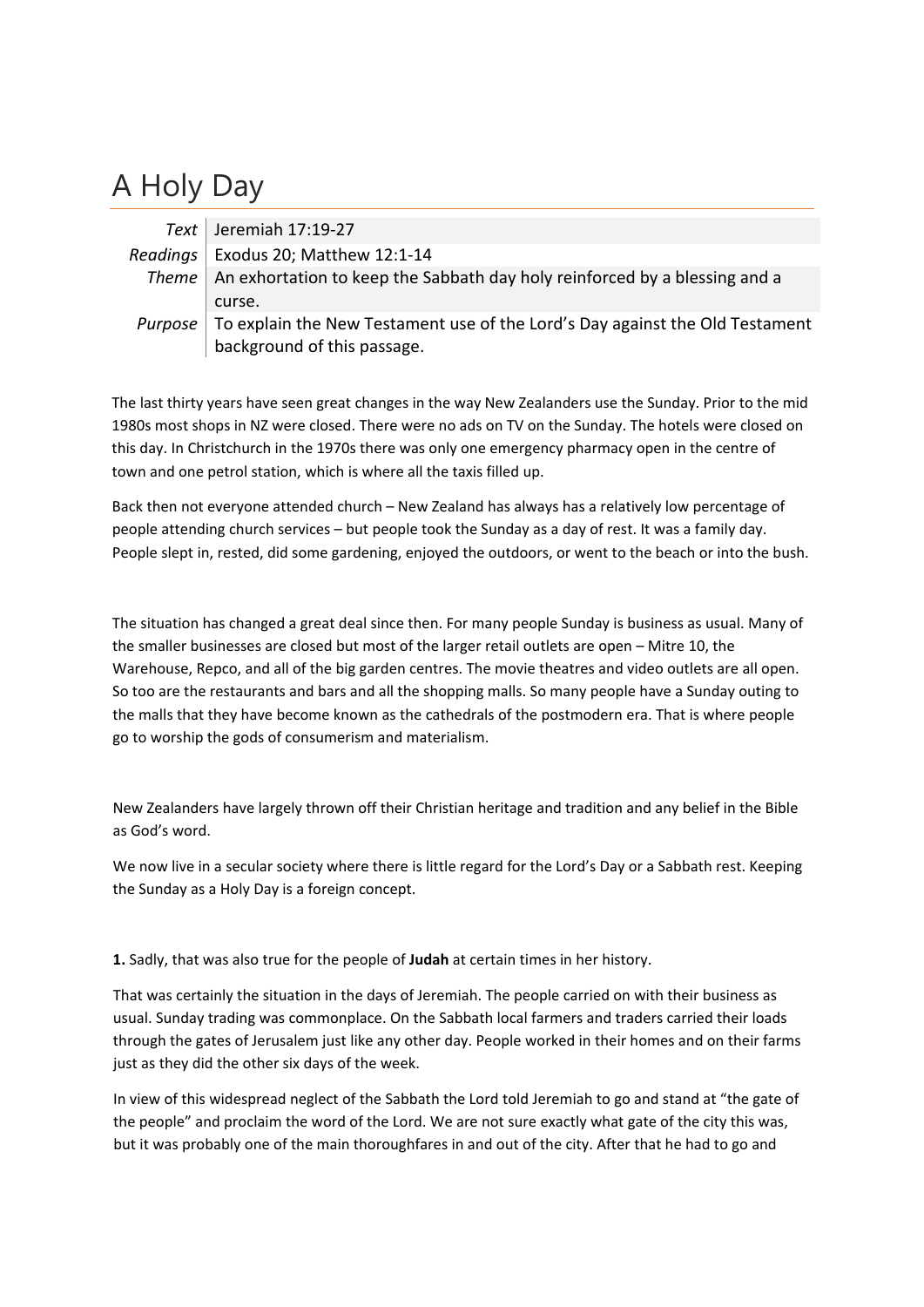proclaim the same message at the other gates. The Lord wanted all the people to hear this message – the "kings of Judah and all the people of Judah and everyone living in Jerusalem" (verse 20).

The message from the Lord was solemn and urgent. "This is what the Lord says; Be careful not to carry a load on the Sabbath day" (verse 21). The Hebrew reads; "Watch yourselves". This was a serious command and it was strongly expressed.

Jeremiah reminded the people of the command God had given to their forefathers. We read that command in Exodus 20:8 – "Remember the Sabbath day by keeping it holy. Six days you shall labour and do all your work, but the seventh day is a Sabbath to the Lord your God. On it you shall not do any work."

The word holy means "set apart". The seventh day was to be distinct from all the other days of the week. It was to be separate. The people of Israel were to treat this day as one set apart from the other six.

On this day they were to rest. The word "Sabbath" means rest. They had to work the other six days but then they had to cease work on the seventh day. That was based on the pattern of God's creation where he worked six days in creating the world and then rested on the seventh.

God gave this command for our benefit. He is our Creator. He made us and he knew that we would need one day of rest. He knew we need one day in seven for physical and spiritual refreshment. We need a day aside from our normal labours so we can stop and think and reflect and worship the God who made us.

God knew that we would be more productive in the other six days if we took one day off in every seven and he knew that it would be vital for our spiritual well‐being.

This cycle of one day in seven is built into the pattern of creation. We need a day to refresh ourselves physically, emotionally, mentally and spiritually. Without this we will run down in all of those areas.

In our present day and age we have probably less hours of work per week than people have had in ages past. Yet never before have people been so stressed and anxious and in need of so many pills and sedatives and anti-depressants. There are many reasons for this but one of them is that the fourth commandment is so widely disregarded today.

Today we need to listen to God's command and obey it; and so did the people of Judah.

But they "did not listen or pay attention; they were stiff-necked and did not listen or respond to discipline" (verse 23).

This was an important command in the law.

Their disobedience to this command was evidence of their disregard of God and of the rest of his law.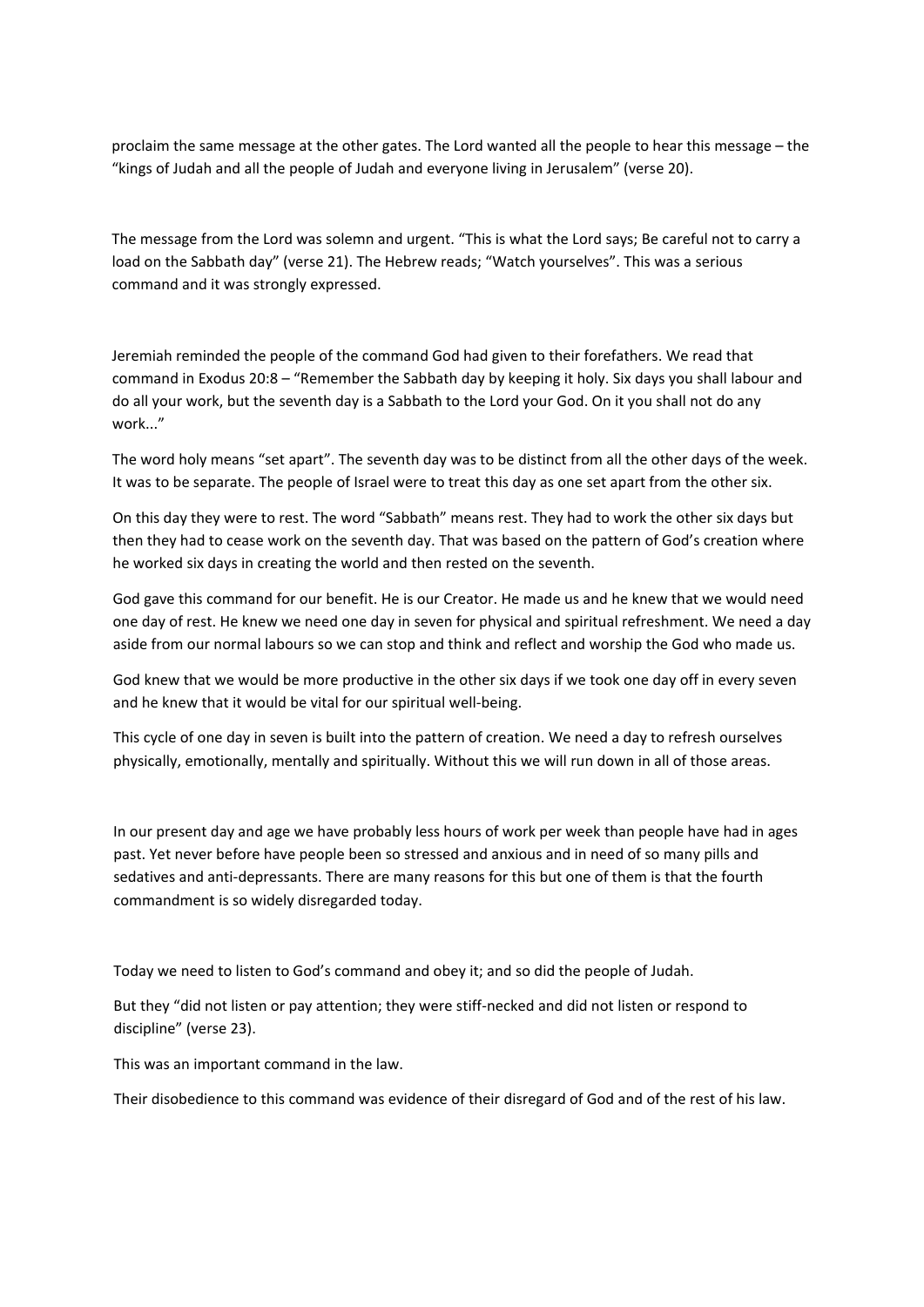Disobedience to the fourth command was very public and visible. It was obvious to everyone what they were doing. Their carrying of loads in and out of Jerusalem on the Sabbath was shameless defiance of the Lord.

## 2. The Lord tried to direct them in obedience with **a promise of blessing and warning of cursing**.

When the Lord had made his covenant with the people of Israel he had promised blessing for obedience and curses for disobedience. If they followed his law all would go well in the nation. If they did not then they would be judged. Here he reinforced those blessings and curses and made them more specific. These focused on three areas: the kingship, the city of Jerusalem and the temple.

**The promise of the kingship** is in verse 25: If the people were careful to obey the Lord "then kings who sit on David's throne will come through the gates of this city with their officials. They and their officials will come riding in chariots and on horses, accompanied by the men of Judah and those living in Jerusalem."

This promise went back to that made to David in 2 Samuel 7 and was repeated in Psalm 132: "Your house and your kingdom will endure forever before me; your throne will be established forever."

The Lord repeated that promise through Jeremiah in a picture of pomp and ceremony.

But the people did not obey God's commands and in 587 BC, Zedekiah, the king of Judah, was captured, blinded and then taken away into exile. The kingship was suspended for the 70 years of exile; but not completely cut off.

After the exile the Lord re‐established the kings of Judah and they reigned in Jerusalem once again.

God kept that line of Judah going because eventually Jesus was going to be born as the Son of David in the line of Judah. The kingdom of Judah was a type, a picture, of a better and greater kingdom that was coming – the kingdom of Christ. Later Jeremiah promised that the Lord would "raise up to David a righteous Branch, a king who will rule wisely and do what is just and right in the land" (Jeremiah 23:5). The promises of God were fulfilled in Christ, the Messiah, the King of Kings. Today we, as the people of the Lord, live in his kingdom and under his rule.

The second promise and warning concerned the **city of Jerusalem.**

Verse 25: "and this city will be inhabited forever." God made this promise because Jerusalem was the city of David. It was the capital city of the Kingdom of Israel; it was the place of the temple; it was the city of God's name.

If the people of Judah had repented and turned to God in obedience he would have allowed them to continue in this city.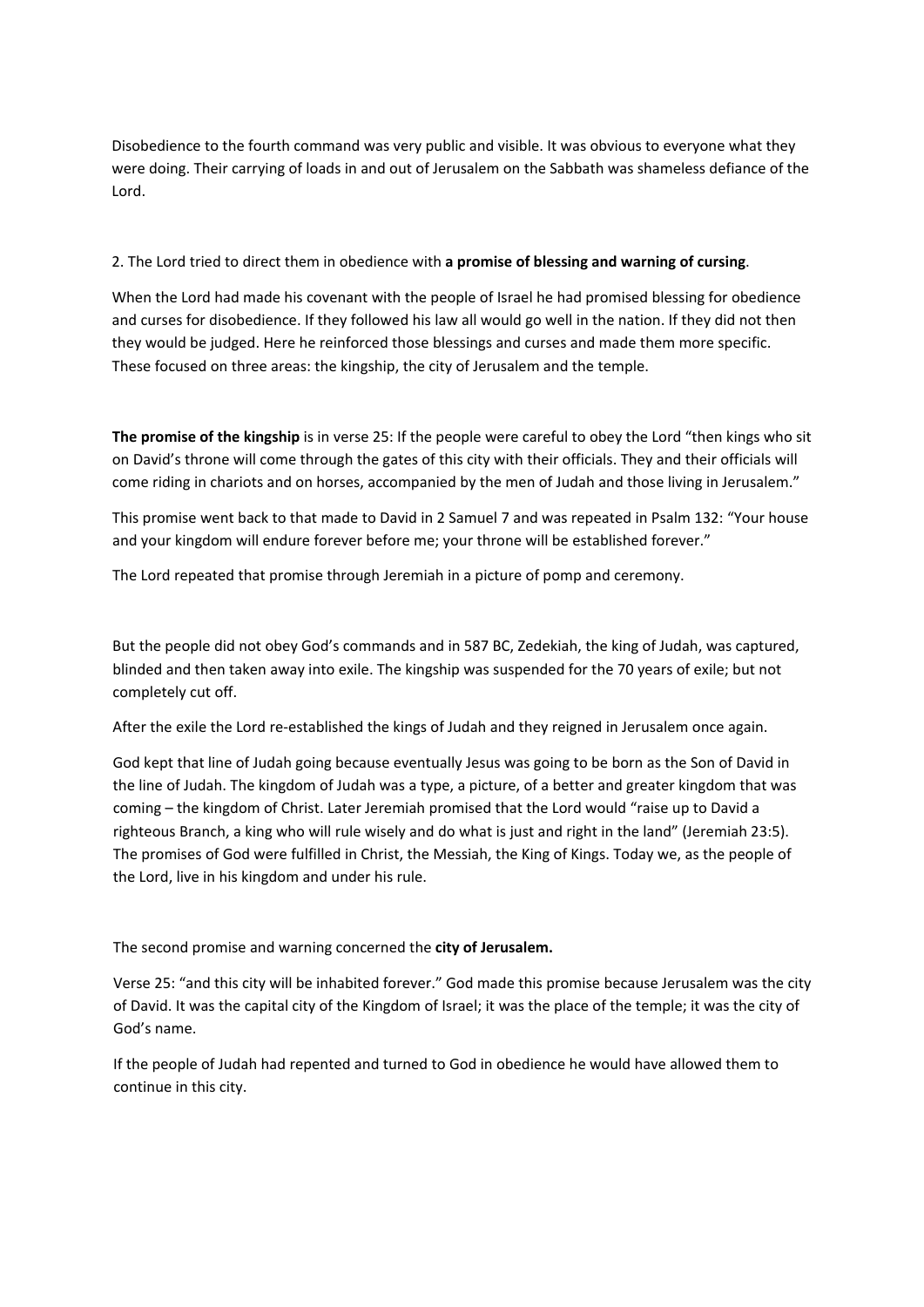But they refused to repent and obey and so God invoked the curse of the covenant which is recorded in verse 27.

There the Lord warned that if they did not obey him regarding the Sabbath he would "kindle an unquenchable fire in the gates of Jerusalem that would consume her fortresses."

That too was fulfilled when God destroyed the city using the Babylonian army. Then the people were either killed or carried into exile.

500 years later, in 70 AD, the city was destroyed once again after the people of Israel refused to recognise Jesus as the Messiah. That time God sent the Roman armies who devastated Jerusalem in one of the most terrible events in history.

Today the city of Jerusalem is inhabited once more but it does not have any current biblical significance. Jesus told the woman by the well in Samaria that a time was coming when people would not worship God on Mount Gerizim nor in Jerusalem. Worship would not be tied to one particular place. Rather God's people would worship him in Spirit and in truth wherever they gathered, as we are doing today. (John 4:21). So the place of worship changed with the coming of Christ.

So too did the **temple and its offerings**.

In verse 26 God pictured the blessing that would come to Judah in terms of the OT covenant with its system of sacrifices and offerings.

Just as we appreciate it when there is a full church so too the people of Judah were glad when many people came to Jerusalem for the feasts and festivals. God promised that if they obeyed his law regarding the Sabbath then they would be blessed with people coming from the towns of Judah and the villages around Jerusalem, from the territory of Benjamin to the North, and from the foothills to the west, and from the desert region to the south. They would come to the temple bringing all types of sacrifice and offerings to present to the Lord. It was a picture of joyful and glad worship of the Lord.

The people of Judah, however, did not honour the Lord but rejected his commands. As a result the temple was destroyed and the sacrificial system was stopped for 70 years until the temple could be rebuilt after the exile.

Then, 500 years later, the temple was destroyed once again and has never been rebuilt.

But that doesn't matter because we don't need a temple today because it has been fulfilled in Jesus Christ. He was the one who was "greater than the temple" (Matthew 12:6). "Destroy this temple," he said, "and I will rebuild it in three days." He was referring to his body in his death and resurrection. The entire sacrificial system has been fulfilled in Jesus and we don't need any of those Old Testament regulations or ceremonies any longer.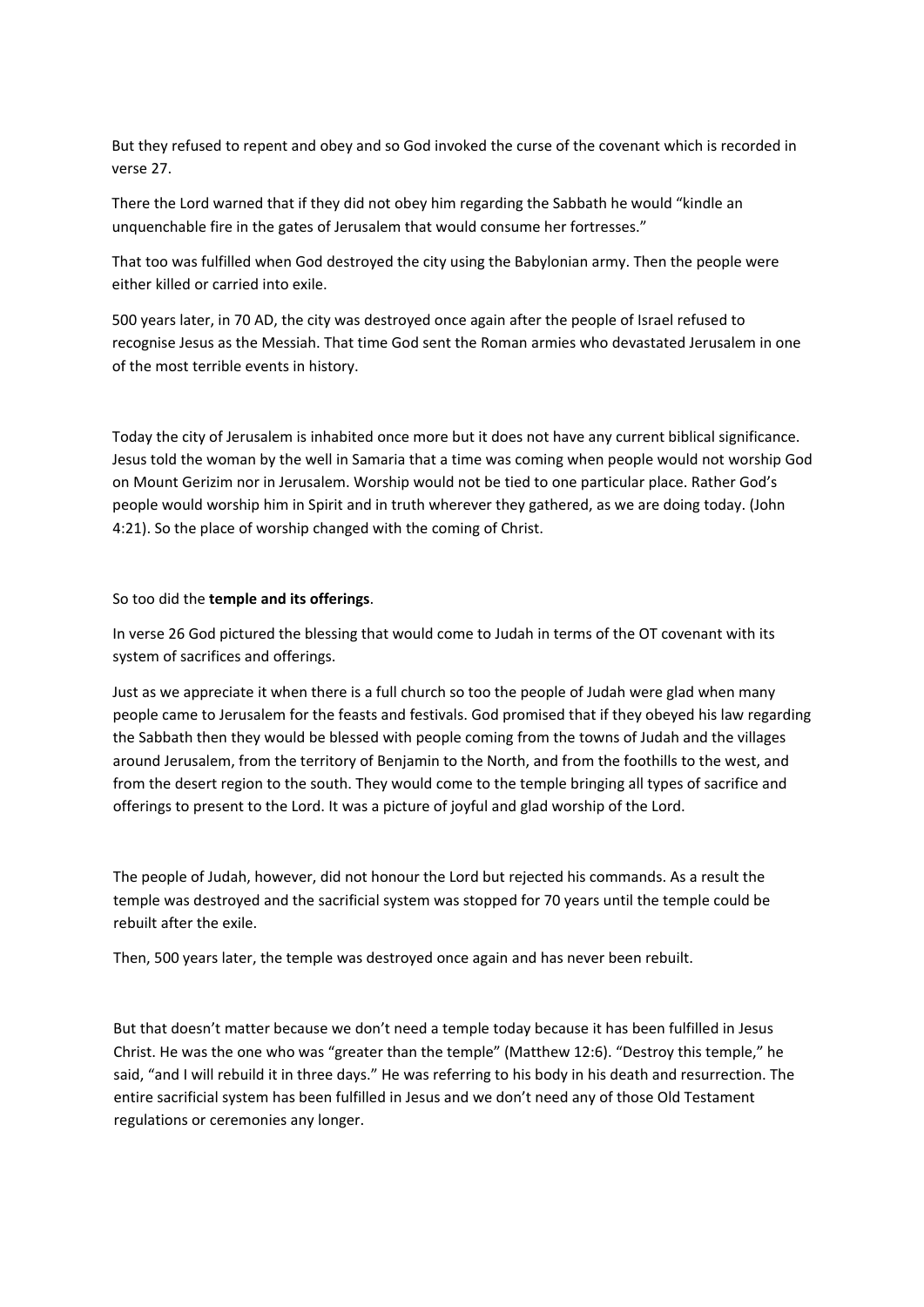3. All this brings us to consider the application of all this to us living in this N**ew Testament age**? What does the Lord want us to do with the fourth commandment?

We need to recognise that **much has changed** from the Old Testament to the New.

We have already described some of those changes.

The kingship, and the sacrifices, and the temple have all been fulfilled in Jesus.

The city of Jerusalem is no longer significant for God's people as a place of worship because we can come together in corporate worship as his people in any place.

We also note that in the NT the day has changed from the seventh day to the first day of the week. Jesus is "Lord of the Sabbath" (Matthew 12:8). Jesus rose on this first day of the week and the NT describes this as the Lord's day. Since then the church of Jesus Christ has begun each week with the celebration and remembrance of the Risen Lord! We start each week in the light of his resurrection victory. We gather for worship at the beginning and end of each Lord's Day to praise him.

There are also many differences between Old Testament Israel and our situation in New Zealand. Israel was a theocracy where God was the King and they lived under his law.

But New Zealand, as we have noted, is a secular society where God and his laws are ignored. Christians are a minority, as they were in the first century in the Roman Empire.

Many of the Christians in that early church situation were slaves and they had to work on the Lord's Day for their pagan Roman masters; they had no choice about that. They were like the Jews living as slaves in Egypt who had to work without any day of rest.

We also need to recognise that much has changed from the rural agrarian society of the people of Israel to the urban technological society of the  $21<sup>st</sup>$  century. Society is much more complex in an urbanised and industrial society.

Many of the essential services need to be maintained, such as water, power, sewage, communications and transport and so people need to be rostered on to maintain these.

Some people need to keep working for works of necessity and mercy, such as doctors and nurses, hospital staff, firemen and policemen.

Farmers need to milk cows and look after their animals.

Then there are also large industrial plants, such as a steel mill and a paper mill, that have to keep going and cannot close down for one day each week.